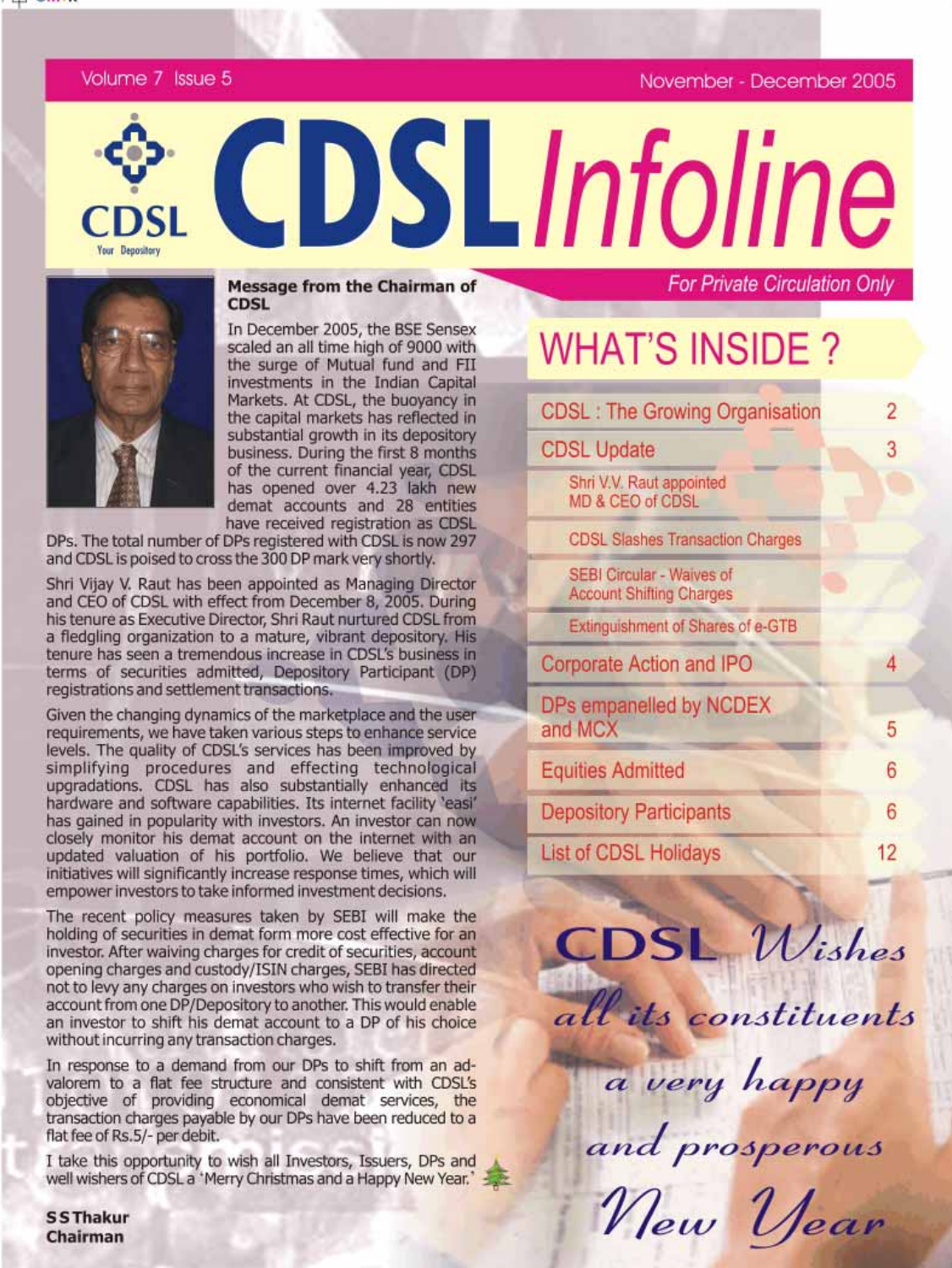CDSL CODE Your Depository





# Depository Participants

As on December 15, 2005, CDSL has 297 DPs offering live DP services from 557 locations in 119 cities across the country.

# Beneficial Owners

In the last 1 year, the number of BO accounts with CDSL has increased by 70% from 8.62 lac on December 31, 2004 to 14.62 lac as on December 15, 2005.





# Securities Admitted

As on December 15, 2005, CDSL has admitted over 11,718 securities of which 4,801 are equity, 4,313 are debt instruments and 2,604 are other securities, which include Government Securities, Commercial Papers, Certificate of Deposits, Units of Mutual Funds.



#### (in Rs. Crs.)

# Value of Securities Dematerialised

During the last 5 years, the volume and value of securities under custody have increased by 582% and 1427% respectively.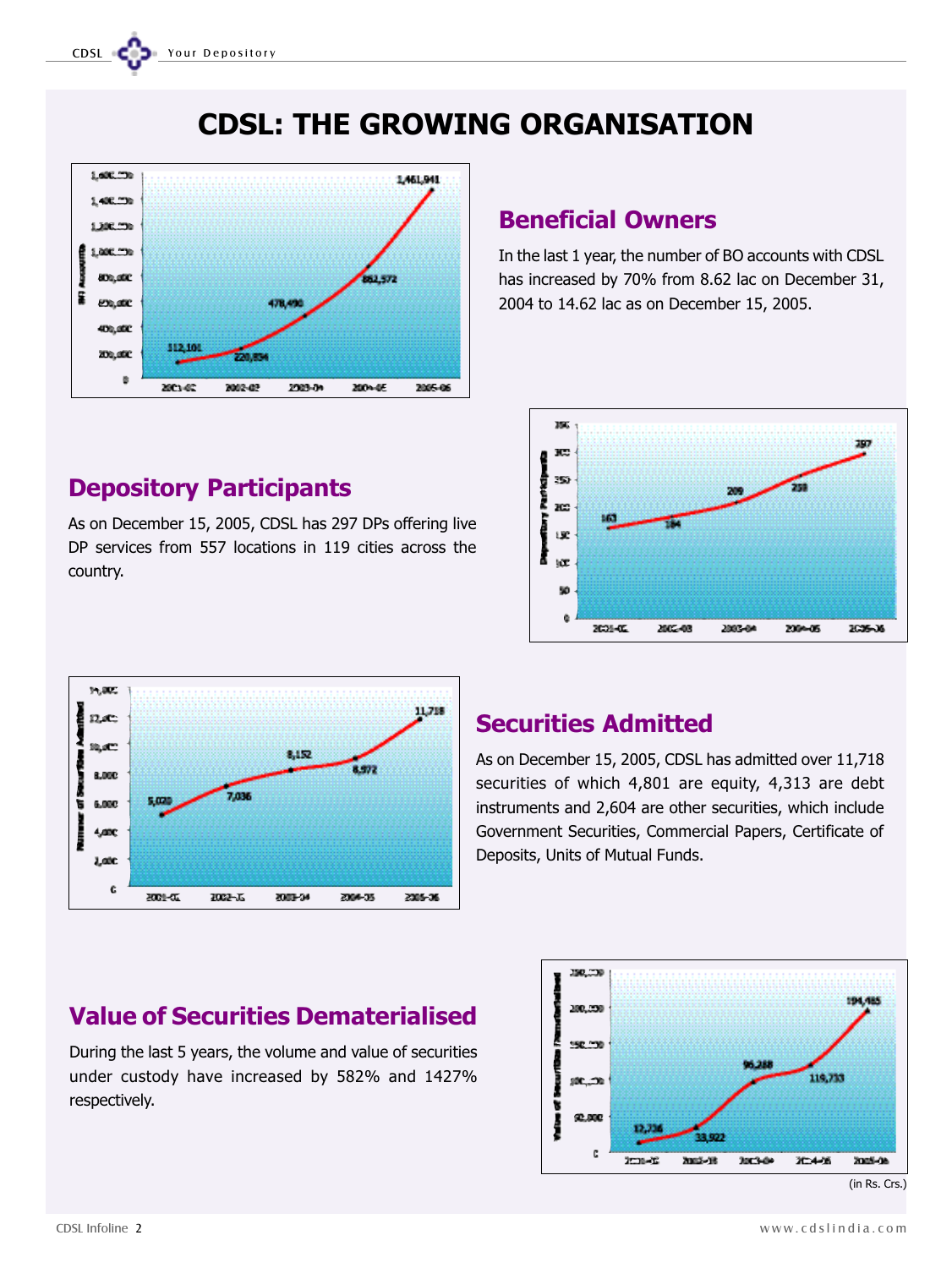### Shri Vijay V. Raut appointed MD & CEO of CDSL

Shri Vijay V. Raut has been appointed as the Managing Director and CEO of Central Depository Services (India) Limited (CDSL) with effect from December 8, 2005. Shri Raut brings to the office, a wealth of experience in banking and capital marketrelated entities encompassing banks, stock exchange, clearing house and depository.

Shri Raut commenced his career with a 20-year stint in banking - first with Central Bank of India and later with Bank of India. His on-going tryst with the capital markets began in October 1990 when he was deputed by Bank of India to BOI Shareholding Limited, the Clearing House of the BSE. Shri Raut then joined the Bombay Stock Exchange Limited (BSE) in November 1994 and where he functioned as General Manager in the Market Operations Department.

Shri Raut's inning with CDSL commenced in December 1999 when he was deputed by the BSE to CDSL to take charge of day-to-day operations. Advancement was but a matter of months as he was appointed Executive Director of CDSL in October,  $2000 -$  the position he had held since. During his tenure as Executive Director, Shri Raut brought to bear his considerable personnel management skills and an aptitude to elicit exceptional performances and service levels from business partners. His tenure has seen a tremendous increase in CDSL's business in terms of securities admitted for demat, Depository Participant (DP) registrations and settlement transactions.

On his vision for the future, Shri Raut stated, "Over the years, CDSL has steadfastly pursued its stated stance of providing convenient, dependable and secure depository services to all classes of investors at a reasonable cost. This will continue to be our beacon. As a responsible and forward-looking market participant, we will welcome and implement all regulatory initiatives in our part of the securities market field. All our future endeavours, will be aimed at making the "demat experience" efficient and economical for all investors."

### CDSL slashes transaction charges

CDSL has decided to reduce the transaction charges to its DPs from the existing ad valorem of minimum Rs. 5/- and maximum Rs. 12/- to a flat fee of Rs. 5/- per debit. This reduction will be effective from January 1, 2006.

### SEBI circular No. MRD/DoP/Dep/Cir-22 /05 dated November 09, 2005 regarding Review of Dematerialisation Charges (Shifting of Accounts)

- 1. After detailed deliberations, as a first step, SEBI vide circular No.MRD/DoP/SE/Dep/Cir-4/2005 dated 28<sup>th</sup> January, 2005 rationalized the tariff structure with regard to account opening charges, custody charges and transaction charges towards the credit of securities.
- 2. Pursuant to the representations from the investor community and in order to encourage more investors to hold securities in demat mode, SEBI vide aforesaid circular made entry into the demat environment free except from applicable statutory charges.

3. It is observed that Depositories and Depository Participants (DPs) have been levying transaction charges for the transfer of securities from one DP to another DP although no account closure charges are levied by the depositories or depository participants. This implies that an investor, who is not satisfied with the services of a DP, can move his BO account to another DP, only at a cost. It is desirable that investors are freed of this cost.

CDSL CODE Your Depository

- 4. In view of the above, it has been decided that with effect from January 09, 2006 (Monday), no charges shall be levied by a depository on DP and consequently, by a DP on a Beneficiary Owner (BO) when a BO transfers all the securities lying in his account to another branch of the same DP or to another DP of the same depository or another depository, provided the BO Account/s at transferee DP and at transferor DP are one and the same, i.e. identical in all respects. In case the BO Account at transferor DP is a joint account, the BO Account at transferee DP should also be a joint account in the same sequence of ownership.
- 5. The depositories/DPs are advised to put in place necessary systems and procedures to differentiate between an account closure transaction and a normal debit transaction on or before January 08, 2006 so as to avoid any problems in the live environment and ensure smooth implementation of the aforesaid decision.
- 6. The Depositories are advised to:
	- a. Make amendments to the relevant bye-laws, rules and regulations for the implementation of the above decision immediately, as may be applicable/ necessary;
	- b. Bring the provisions of this circular to the notice of the DPs of the Depositories and also to disseminate the same on the website; and
	- c. Communicate to SEBI the status of the implementation of the provisions of this circular in the Monthly Development Report.
- 7. This circular is being issued in exercise of the powers conferred by Section 11 (1) of Securities and Exchange Board of India Act, 1992 to protect the interest of investors in securities and to promote the development of, and to regulate, the securities market.

### Extinguishment of shares by erstwhile Global Trust Bank (e-GTB)

After the amalgamation of Global Trust Bank (GTB) with Oriental Bank of Commerce (OBC), the ISIN of e-GTB was suspended with effect from August 31, 2004. SEBI has now vide its circular no. MRD/DoP/ARR/GTB/51132/05 dated October 05, 2005 laid down the procedure for extinguishing the shares of GTB. In line with the said circular, CDSL shall extinguish (i.e. Debit) the e-GTB shares in all the BO accounts on Thursday: December 08, 2005. The shares of e-GTB lying in Pledge will not be extinguished and BOs should unpledge the same for extinguishing the same.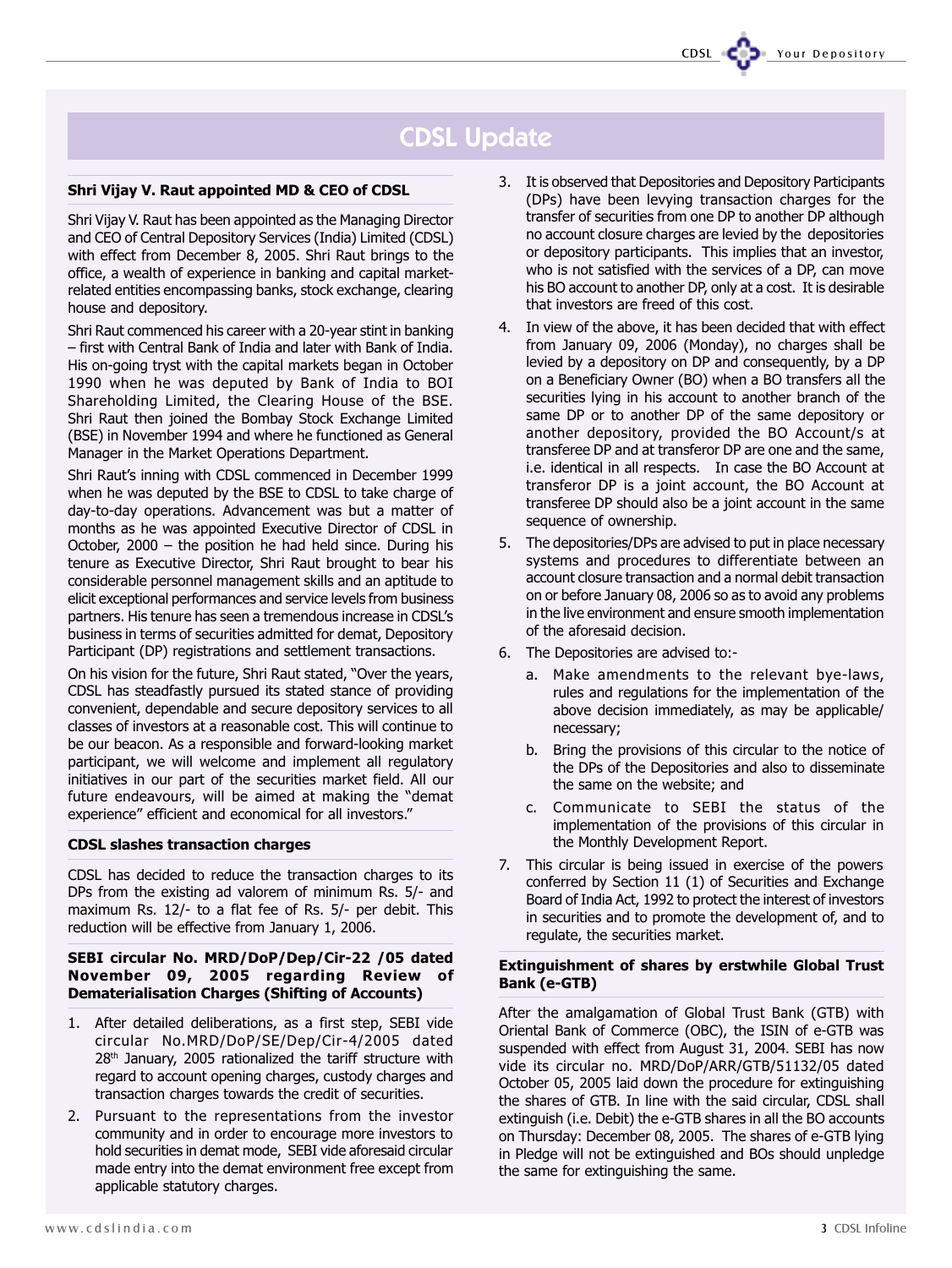# Corporate Action and IPO

## 1. What is corporate action?

Distribution of dividend/ interest, issue of rights/ bonus shares, consolidation of holdings or issue of fresh securities by issuers is called corporate action whereby the benefits are credited to the BOs/ investors.

### 2. What are the various types of corporate action?

Corporate Actions can be classified in to the following two types:

- (i) Cash benefits, where the issuer declares currency benefits to its shareholders like dividends, interest, etc.
- (ii) Non-Cash benefits, where the issuer declares non-currency benefits like bonus, rights, etc.

### 3. How do I get to know about my cash and noncash benefits declared by issuers?

Cash benefits are distributed directly by the issuer/ RTA to the BOs/investors as per their holdings as on book closure date as per the mandate instruction furnished by the BOs. Non-cash benefits are distributed through the depository where the investor has a demat account by means of electronic credit, and issue of physical share certificate if the investor does not have a demat account.

### 4. Who disburses the corporate action benefits to the BOs?

Whenever a company/issuer announces any corporate action such as rights, bonus, dividend etc., CDSL provides a list of investors holding securities (Ben Pos) of the Company as on the record date / book closure date.

## 5. If an investor/BO has securities in dematerialized form, can he receive bonus/ rights in the physical form?

If an investor wants the bonus/rights issue of shares in physical form then he can request the company, provided the issuer gives an option for the same.

# 6. Can a BO, who has securities in his demat account, receive the bonus/rights in a different demat account?

Yes, a BO who has securities in his demat account can request the issuer/company to credit the corporate action benefit to a different demat account through prior intimation to the issuer/RTA, provided the issuer gives an option for the same.

# 7. What is an IPO?

When a company issues shares to the public for the first time through a prospectus is known as IPO, which stands for **Initial Public Offer.** 

## 8. What care should a BO/investor take while applying for an IPO?

While applying for an IPO a BO/investor should write all the 16 digits of his demat account number. The first 8 digits are the DP ID and the next 8 digits are the Client ID.

For Example:

| DP ID |  |  |  |  |  |  |                 |  |
|-------|--|--|--|--|--|--|-----------------|--|
|       |  |  |  |  |  |  | 1 3 0 2 5 8 0 0 |  |

**Client ID**  $00126801$ 

## 9. How many days does it take for allotment of shares in an IPO to be credited to the BO account?

The shares are allotted to the eligible investors within 15 days from the offer closing date.

### 10. How would an investor come to know if any securities have been alloted to him in an IPO?

If any securities are alloted to a particular BO in an IPO, the same is reflected in his demat account. A BO can get the details of the allotment directly from his DP or he can log into CDSL's website, www.cdslindia.com and can access his account information from easi if he is a registered user.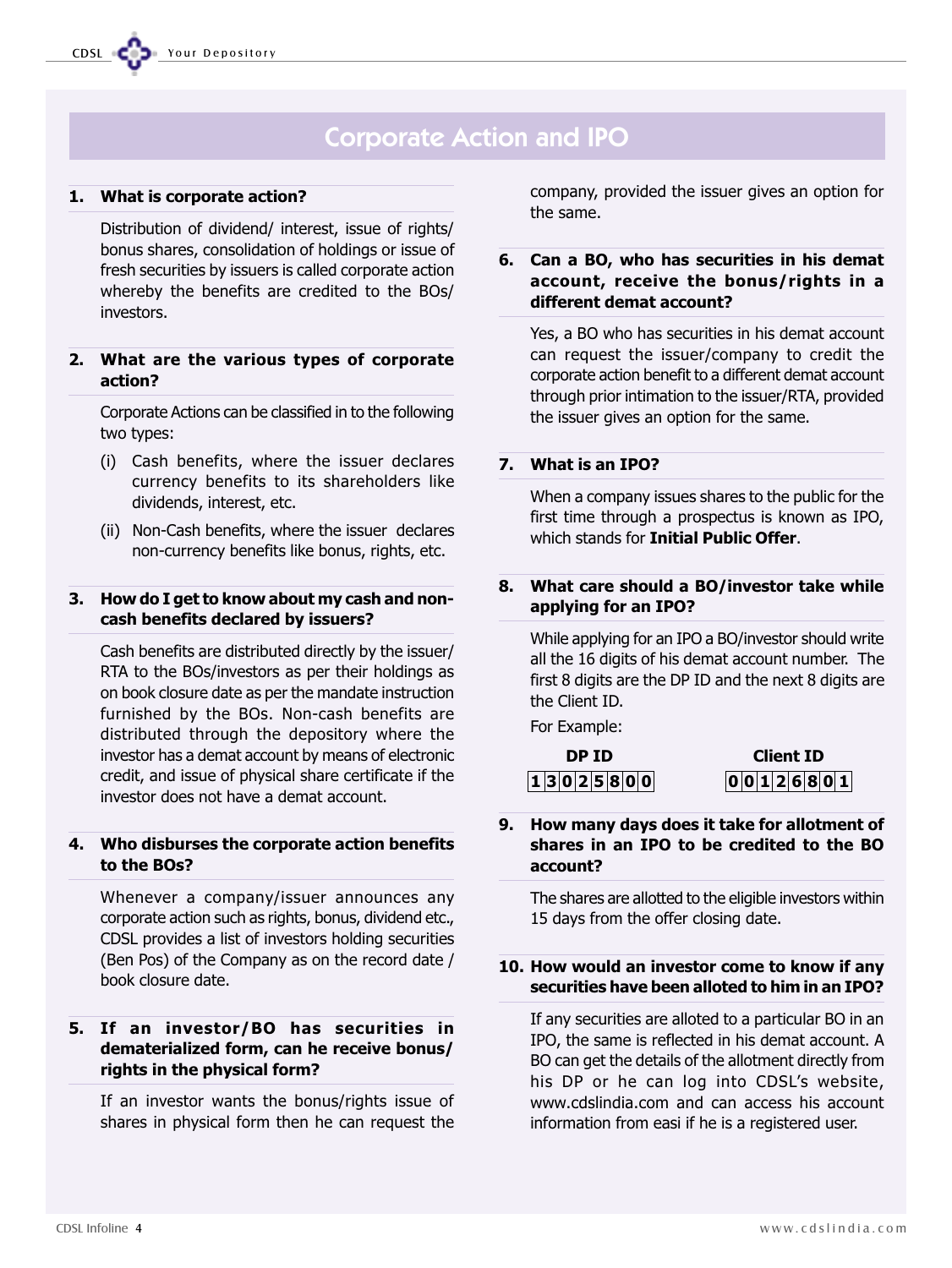

### CDSL CODE Your Depository

| Sr. No.       | <b>DP Name</b>                                | Sr. No. | <b>DP Name</b>                       | Sr. No. | <b>DP Name</b>                                |
|---------------|-----------------------------------------------|---------|--------------------------------------|---------|-----------------------------------------------|
| 1             | <b>Alankit Assignments Limited</b>            | 12      | <b>ICICI Bank Limited</b>            | 22      | <b>Motilal Oswal Securities</b><br>Limited    |
| $\mathcal{P}$ | <b>Anand Rathi Securities</b>                 | 13      | <b>Indiabulls Securities Limited</b> | 23      | Nirmal Bang Securities Private                |
|               | <b>Private Limited</b>                        | 14      | <b>IndusInd Bank Limited</b>         |         | Limited                                       |
| 3             | Asit C Mehta Investment<br>Intermediates Ltd. | 15      | <b>Infrastructure Leasing &amp;</b>  | 24      | Oriental Bank of Commerce                     |
|               |                                               |         | <b>Financial Services Limited</b>    | 25      | R. B. K. Share Broking                        |
| 4             | Bank of India                                 |         | (IL&FS)                              |         | Limited                                       |
| 5             | <b>BCB Brokerage Private</b><br>Limited       | 16      | Insight Share Brokers Limited        | 26      | Sahara India Financial                        |
|               |                                               | 17      | Jyoti Jain Investment & Finance      |         | Corporation Limited                           |
| 6             | <b>Brics Securities Limited</b>               |         | Company Private Limited              | 27      | <b>Sam Global Securities</b>                  |
| 7             | Dalmia Securities Private Limited             | 18      | K. Damani Securities Private         |         | <b>Limited</b>                                |
| 8             | <b>Dynamic Equities Private</b>               |         | Limited                              | 28      | Stock Holding Corporation of<br>India Limited |
|               | Limited                                       | 19      | <b>Karvy Consultants Limited</b>     | 29      |                                               |
| 9             | <b>Fortis Securities Limited</b>              | 20      | <b>Kotak Securities Limited</b>      |         | <b>UTI Bank Limited</b>                       |
| 10            | <b>Globe Capital Market Limited</b>           | 21      | Marwadi Shares and Finance           | 30      | Vogue Commercial Co. Ltd.                     |
| 11            | <b>HDFC Bank Limited</b>                      |         | <b>Private Limited</b>               |         |                                               |

# DPs empanelled by NCDEX

# DPs empanelled by MCX

| Sr. No.        | <b>DP Name</b>                             | Sr. No.        | <b>DP Name</b>                         | Sr. No. | <b>DP Name</b>                             |
|----------------|--------------------------------------------|----------------|----------------------------------------|---------|--------------------------------------------|
|                | Abhipra Capital Limited                    | $\overline{7}$ | <b>Fortis Securities Limited</b>       | 12      | <b>IndusInd Bank Limited</b>               |
| 2              | <b>Alankit Assignments</b><br>Limited      | 8              | <b>Globe Capital Market</b><br>Limited | 13      | <b>Karvy Consultants</b><br><b>Limited</b> |
| 3              | <b>Anand Rathi Securities</b>              | 9              | <b>HDFC Bank Limited</b>               | 14      | <b>Kotak Securities Limited</b>            |
|                | <b>Private Limited</b>                     | 10             | <b>Indiabulls Securities</b>           | 15      | <b>Sam Global Securities</b>               |
| $\overline{4}$ | <b>BCB Brokerage Private</b>               |                | Limited                                |         | <b>Limited</b>                             |
|                | Limited                                    | 11             | <b>Infrastructure Leasing &amp;</b>    | 16      | <b>SSKI Investor Services</b>              |
| 5              | <b>BOI Shareholding Limited</b>            |                | <b>Financial Services Limited</b>      |         | Limited                                    |
| 6              | <b>Dynamic Equities Private</b><br>Limited |                | (IL&FS)                                | 17      | <b>UTI Bank Limited</b>                    |
|                |                                            |                |                                        |         |                                            |

(Entities in bold are those with both NCDEX & MCX)

# Companies that have changed their names during November-December 2005

| <b>S. No.</b> | <b>Old Name</b>                                 | <b>New Name</b>                          |
|---------------|-------------------------------------------------|------------------------------------------|
|               | Ashok Magnetics Limited                         | <b>AML Steel Limited</b>                 |
|               | Centurion Bank Ltd.                             | Centurion Bank of Punjab Limited         |
| 3             | Darshak Ltd.                                    | Paushak Ltd.                             |
| 4             | Encore Infosys Limited                          | Encore Business System Limited           |
| 5             | Indian Rayon and Industries Ltd.                | Aditya Birla Nuvo Ltd.                   |
| 6             | Indian Seamless Steels & Alloys Limited (ISSAL) | <b>ISMT Limited</b>                      |
|               | Indo Asian Fusegear (India) Ltd.                | Indo Asian Fusegear Ltd.                 |
| 8             | Jindal Vijayanagar Steel Ltd.                   | <b>JSW Steel Limited</b>                 |
| 9             | Kanika Infocom Global Limited                   | Kanika Infrastructure & power limited    |
| 10            | National Thermal Power Corporation Limited      | <b>NTPC Limited</b>                      |
| 11            | Sarita Software and Industries Limited          | Sarita Synthetics & Industries Limited   |
| 12            | Shreyas Shipping Limited                        | Shreyas Shipping And Logistics Limited   |
| 13            | Sunil Synchem Ltd.                              | Sunil Healthcare Ltd.                    |
| 14            | Swasti Vinayaka Finvest Corporation Limited     | Swasti Vinayaka Gems Corporation Limited |
|               |                                                 |                                          |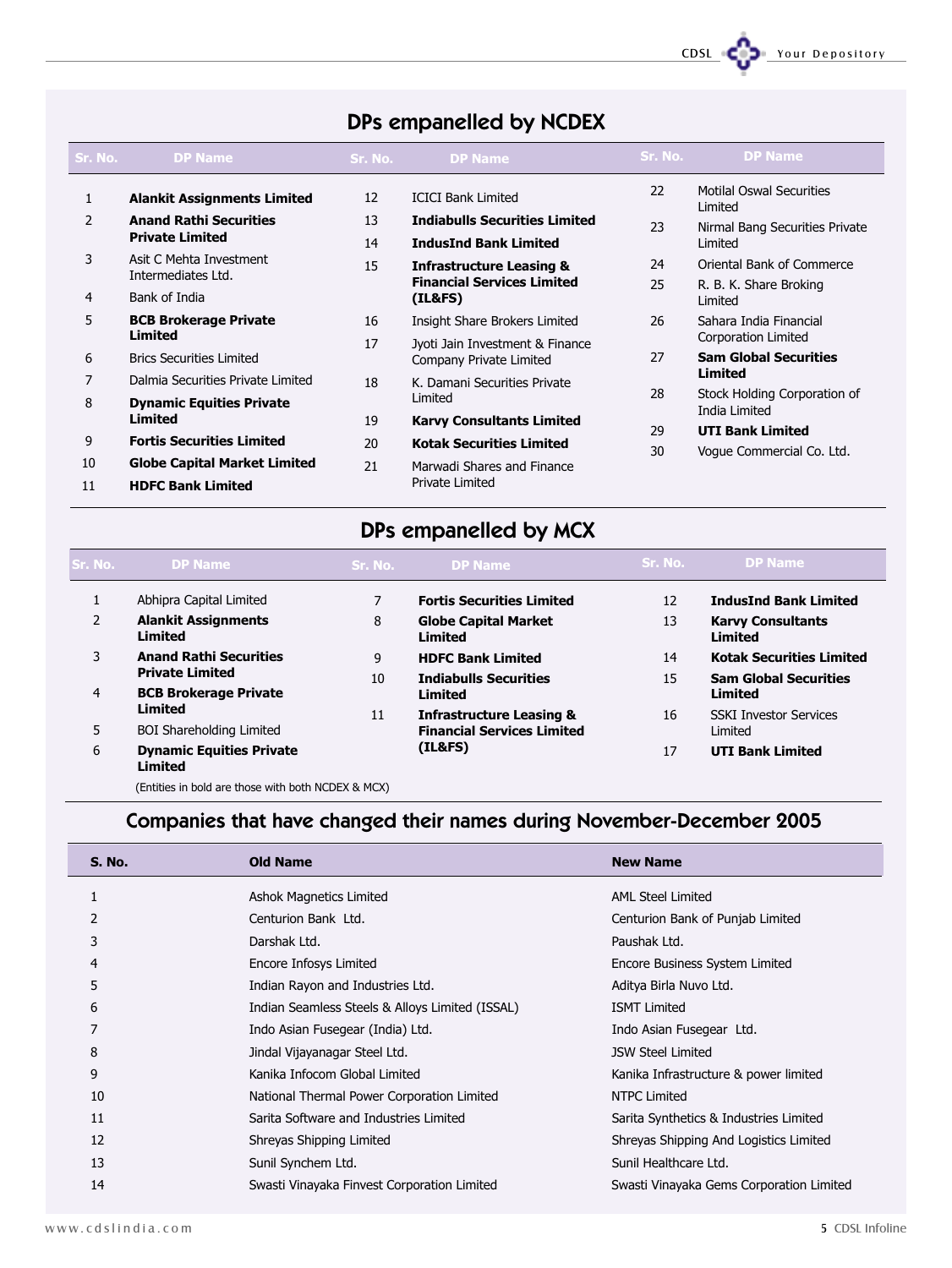| Sr.            | <b>ISIN</b>  | <b>Issuer Name</b>                                                        | Sr.       | <b>ISIN</b>  | <b>Issuer Name</b>                                      |
|----------------|--------------|---------------------------------------------------------------------------|-----------|--------------|---------------------------------------------------------|
| <b>No</b>      |              |                                                                           | <b>No</b> |              |                                                         |
| 1              | INE198H01019 | Aarey Drugs & Pharmaceuticals                                             | 19        | INE229H01012 | Nitin Spinners Limited                                  |
|                |              | Limited                                                                   | 20        | INE254H01010 | Pace Electronics Limited                                |
| 2              | INE130H01012 | AB Corp Limited                                                           | 21        | INE233H01014 | Pee Jay International Limited                           |
| 3              | INE212H01018 | AIA Engineering Limited                                                   | 22        | INE262H01013 | Persistent Systems Pvt. Ltd.                            |
| $\overline{4}$ | INE260H01017 | Ajinkya Auto Fab Limited                                                  | 23        | INE234H01012 | Primo Distributors Private Ltd.                         |
| 5              | INE866G01013 | Bhoruka Aluminium Limited                                                 | 24        | INE701B01013 | Punj Lloyd Limited                                      |
| 6              | INE652F01019 | Country Club (India) Limited                                              | 25        | INE191H01014 | <b>PVR Limited</b>                                      |
| 7              | INE338D01010 | Dintex Dyechem Limited                                                    | 26        | INE275H01015 | Rayakal Aluminium Company Private                       |
| 8              | INE236H01017 | Doom Dooma Tea Company Limited                                            |           |              | Limited                                                 |
| 9              | INE256H01015 | <b>Dynemic Products Limited</b>                                           | 27        | INE984D01011 | Raymond Apparel Limited                                 |
| 10             | INE216H01019 | Educomp Solution Limited                                                  | 28        | INE117F01013 | Salora Finance Limited                                  |
| 11             | INE250H01018 | Essar Spacetel Private Limited                                            | 29        | INE151H01018 | Sangeeta Granites Limited                               |
| 12             | INE265H01016 | <b>GE Capital Business Process</b><br>Management Services Private Limited | 30        | INE018E01016 | SBI Cards & Payments Services<br><b>Private Limited</b> |
| 13             | INE157D01014 | GE Countrywide Consumer Financial<br>Services Limited                     | 31        | INE266H01014 | Sree Sakthi Paper Mills Ltd.                            |
| 14             | INE192H01012 | <b>GRM Overseas Limited</b>                                               | 32        | INE219H01013 | <b>SRS Entertainment Limited</b>                        |
| 15             | INE259H01019 | Jaya Hind Sciaky Limited                                                  | 33        | INE303DO1014 | S.V. Electricals Limited                                |
| 16             | INE258H01011 | JHS Taigene Electrical Company                                            | 34        | INE237H01015 | Tea Estates India Limited                               |
|                |              | <b>Private Limited</b>                                                    | 35        | INE225H01010 | The Indian Film Combine                                 |
| 17             | INE197H01011 | Kamayani Patients Care (India) Limited                                    |           |              | <b>Private Limited</b>                                  |
| 18             | INE774D01016 | Mahindra & Mahindra Financial                                             | 36        | INE122H01019 | <b>Tulip IT Services Limited</b>                        |
|                |              | <b>Services Limited</b>                                                   | 37        | INE235H01019 | Yatish Trading Company Limited                          |

# Equities Admitted during November-December 2005

### MUMBAI

#### ANDHERI

Aldan Investments Pvt. Ltd. 022-30687813 Anand Rathi Securities Pvt. Ltd. 022-50013871/56983770 Angel Broking Limited 022-28358800 Bank Of India 022-26283841 C.R.Kothari and Sons Shares & Stock Brokers (P) Ltd 022-39563292/28245719/20 Emkay Share and Stock Brokers Pvt Ltd 022-26360617-18 Haven Financial Services Pvt Ltd 022-56931355/56/57 IDBI Bank Limited 022 26977811-24 Kaushik Shah Shares and Securities Pvt. Ltd. 022-56338979 Kisan Ratilal Choksey Shares and Securities Pvt Ltd 022-56965555 Mangal Keshav Securities Limited 022 26351177 Manubhai Mangaldas Securites Pvt Ltd 022-56790333 Progressive Share Brokers Pvt Ltd 022-56942386 Sahara India Financial Corporation Limited 022-56951000/9205 Satguru Capital And Finance Pvt Ltd 022-28262211 Suresh Rathi Securities Pvt. Limited 022 28204003 The Greater Bombay Co-operative Bank Ltd. 022 28343695/96

Depository Participants

UTI Securities Limited 022-26941500/26941640 BANDRA Arcadia Share & Stock Brokers Pvt Ltd 022-26478575/26478934 ISJ Securities Pvt Ltd 022-26408575 Oracle Securities Private Limited 022-56935514 Satco Securities & Financial Services Limited 022-26456677 Sunchan Securities Limited 022-26401000 Total Securities Limited 022-6514095-98 Apex Stock Brokers Private Limited 022 28912256/62 Bhavik Rajesh Khandhar Shares & Stock Brokers Pvt Ltd 022-28641537/39 Kisan Ratilal Choksey Share & Stock P Ltd 022-28990678 Motilal Oswal Securities Ltd 022-28996315 R N Patwa Share & Stock Brokers (P) Ltd 022 28984679 Sam Global Securities Ltd 022 28078069 Saurashtra Capital Services Pvt Ltd 022-28050972 Siddhi Shares Pvt Ltd 022-31021112 **CHARNI ROA** Ghanshyam Shares Stock Brokers Pvt Ltd 022-22050502

022-23629476 S P Jain Securities Pvt Ltd 022-56352090 **CHEMBUR** UTI Bank Limited 022 55979292-94 **CHURCHGAT** Advani Share Brokers Private Limited 022-22671533 J M Morgan Stanley Retail Services Pvt Ltd 022-55040404 COLAB. Gupta Equities Pvt. Limited 022-56336387-92 Sykes & Ray Equities (India) Limited 022-22040425/0392 **DADAI** Maniput Investments Pvt Ltd 022 24158686 The United Western Bank Limited 022 24185285 **DOMBIV** Gupta Equities Pvt. Ltd. 0251 890923 FORT A.C.Choksi Share Brokers Pvt. Ltd. 022-22047654 Ajmera Associates Pvt Ltd 30218888 Amu Shares & Securities Limited 022-22653410 Angel Broking Limited 022-2265 8515 Apex Stock Brokers Private Limited 022-2335083/84 ARJ Securities Pvt Ltd 022-22042772

Hornic Investment Pvt Ltd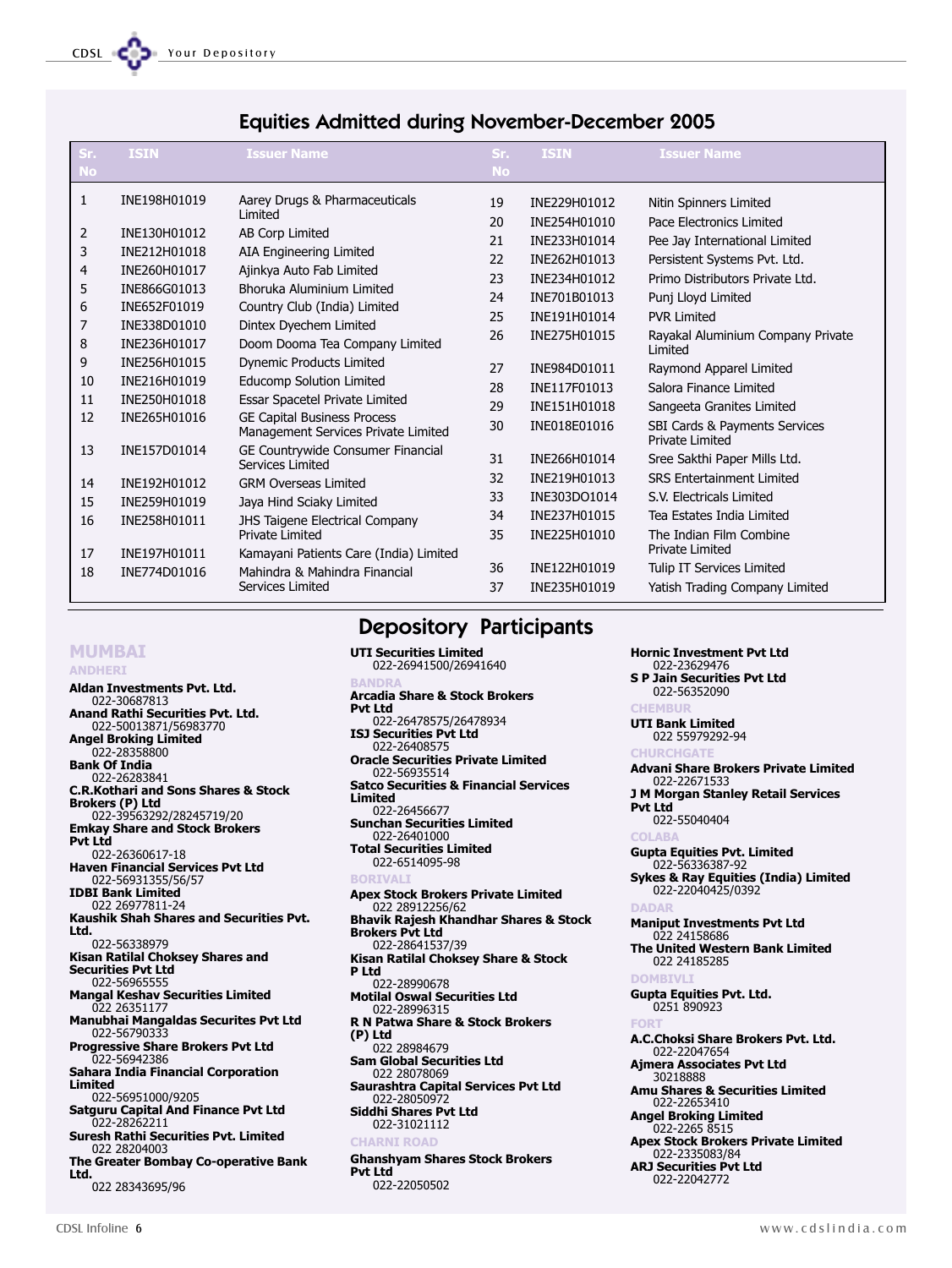SVV Shares & Stock Brokers

Pvt. Ltd.

Asset Alliance Securities Private Limited 022-22674036 B M Gandhi Securities Pvt Ltd 022 2676940/7435 B R Jalan Securities Private Limited 022-22675997 Babubhai Purushottamdas Stock Brokers Pvt Ltd 022 22651109 Bank Of India - Stock Exchange Branch 022-2262 6998 Bank Of Maharashtra 91-22-2262 6748 BCB Brokerage Private Limited 022-2265 33/37/22722448 Bhagwandas Gordhandas Financial Pvt Ltd 022-22656363 Bhavik Rajesh Khandhar Shares & Stock Brokers Pvt Ltd 022 22075651 BNR Capital Services Pvt Ltd 022 2670029 BOI Shareholding Ltd. 022-2267 6017/2272 3626 CD Equisearch Private Ltd-Mumbai 022 2830653 Churiwala Securities Private Limited 022 2267 0035/2267 1713 Dani Shares And Stock Pvt Ltd 022-22721585/86 Dimensional Securities Pvt. Ltd. 022 5654 5200 Dindayal Biyani Stock Brokers Limited 022-22882266/4422 Dipan Mehta Share & Stock Brokers Pvt Ltd 022-56365588 Galaxy Broking Limited 022-30967010 Gandhi Securities And Investment Pvt Ltd 022-22663340-41 Hasmukh Lalbhai Share Brokers Pvt Ltd 022-22723068 Hem Securities Limited 022-2266 6156 Hornic Investment Pvt Ltd 022-22874106/4668 HTS Securities (P) Ltd 022-22671089 INA Stock Broking Co. Pvt. Ltd. 022-22723140/3694 Indusind Bank Limited 022-56366580-83 Integrated Master Securities Ltd-Fort 022 22670547 Inventure Growth & Securities Ltd 022-2288 6851 ISJ Securities Private Limited 022-22670056-59 J G A Shah Shares Brokers Pvt Ltd 022 22657350 J G Shah Financial Consultants Pvt. Limited 022-2265 1688/3432 Jamnadas Virji Shares & Stock Brokers Pvt Ltd 022-22722970-74 Janata Sahakari Bank Ltd., Pune 022-22020826/2262 5681 Javeri Fiscal Services Ltd 022-22722510/1714 Joindre Capital Services Limited 022-22662292 Jyoti Jain Investment & Finance Co Pvt Ltd-Mumbai 022-56334946 K Damani Securities Pvt Ltd 022-22652918 K G Vora Securities Limited-Fort 022-22702422

K M Jain Stock Brokers Pvt Ltd 022 22334978-79 K.Jayantilal Securities Private Limited 022-56334219-20 Kantilal Chhaganlal Sec P Ltd-Nagdevi 022-23448476 Kantilal Chhaganlal Securities Private Limited 022-2677917-22 Kedia Shares And Stocks Brokers Ltd 022-56335455 Khambatta Securities Limited 022 2266 4287 KNC Shares & Securities Pvt Ltd 022-22722640/44 LKP Shares & Securities Ltd 022 56351266 M R Share Broking Pvt Ltd 022-2372715 Mehta Vakil And Company Private Limited 022-2265 2620/1082 MLR Securities Private Limited 022-22630125-6 Mother India Securities Pvt Ltd 022 2876431-32 Motilal Oswal Securities Limited 022-56391355/56351183 Navkar Shares & Stock Brokers Pvt Ltd 022 22722118 Networth Stock Broking Limited 022-22850428 Nirmal Bang securities Pvt. Limited 91-22-2264 1234 Pratibhuti Viniyog Limited 022-22701021-22 Pratik Stock Vision Pvt Limited 022-22644793-95 Pruthvi Brokers & Share Holdings Pvt Ltd 022 22721177 Punjab And Maharashtra Co-Op Bank Ltd 022-22644290/91 R B K Share Broking Limited 022 22651529/2646 R R S Shares & Stock Brokers Pvt Ltd 022 56330456 R.M. Share Trading Private Limited 91-22-2265 6034 R.N.Patwa Share & Stock Brokers (P) Ltd 022-22721951 Rajchandra Capital Services Pvt Ltd 022-22662882/4351 S.P. Jain Securities Pvt. Ltd. 022-22314108-9 Saikripa Securities Limited 022-56381744-45 Sanghavi Savla Stock Brokers Ltd 022-22661060 Sanjay C Baxi Securities Pvt Ltd 022-56341615 Saurashtra Capital Services Pvt Ltd 022 22817483/85 Shilpa Stock Brokers Private Limited 022 2624220/1/56331594 Shreepati Holdings & Finance Pvt Ltd 022-23632019/3069 Sino Securities Pvt Ltd 022-56334811 SMIFS Securities Limited 91-22-2265 8027/28 Southern Shares & Stocks Ltd 022-22675191/92 SPS Share Brokers Private Limited 022-2267 5556/1335 State Bank Of India 022-2263 1182 Sunidhi Consultancy Services Pvt.Ltd 022 22631417 Sushil Finance Consultants Limited 022 22386000

022-22723133/35 Techno Shares & Stocks Ltd 022-22690038-39 The Omniscient Securities Pvt Limited 022-22722379-82 The Ratnakar Bank Limited 022-22703638/39 Union Bank Of India 022 22674115 Vijan Share & Securities Pvt. Ltd. 022 2269 221 VNS Finance & Capital Services Limited 022-22676525 Wallfort Share & Stock Brokers Limited 022 2207 2298 Wellworth Shares And Stock Broking Ltd 022 22675758/0365 **GHATKOPAR** Bank Of Baroda 022-225026202-04 Manali Trading & Holdings Private Ltd 022-225141309 Pragya Securities Pvt Ltd 022-225094199 GOREGAON Motilal Oswal Securities Ltd 022 28727241 Renaissance Securities Limited 91-22-2878 6854 SMK Shares and Stock Broking Pvt. Limited 022 2265 5590/ 2623999 **GULAL WADI** Apex Stock Brokers Private Limited 022 23425999 **KALBADEV** Bank Of Baroda 022-8083243 BCB Brokerage Pvt Ltd 022 22064571-72 LOWER PAREL Apex Stock Brokers Private Limited 022 24985147 Bonanza Stock Brokers Ltd 022-56522100 Emkay Share & Stock Brokers Pvt Ltd 022 56606693/24606690 HDFC Bank Limited 022-2491 0492 SSKI Investor Services Pvt Ltd 022-24982000 **MAHALAX** Centurion Bank Limited 55540000 Refco-Sify Securities India Pvt Ltd 022-23002999 **MAHTI** Motilal Oswal Securities Limited 022-24453652 MALAD B R Jalan Securities Pvt Ltd 022 22675997 Inventure Growth & Securities Limited 022-2881 6159 Kamal Kumar Jalan Securities Pvt Ltd 022-28880613 Motilal Oswal Securities Limited 022-28440640 Pashupati Capital Services Pvt Ltd 022 28800407 Saurashtra Capital Services Pvt Ltd 022-28839311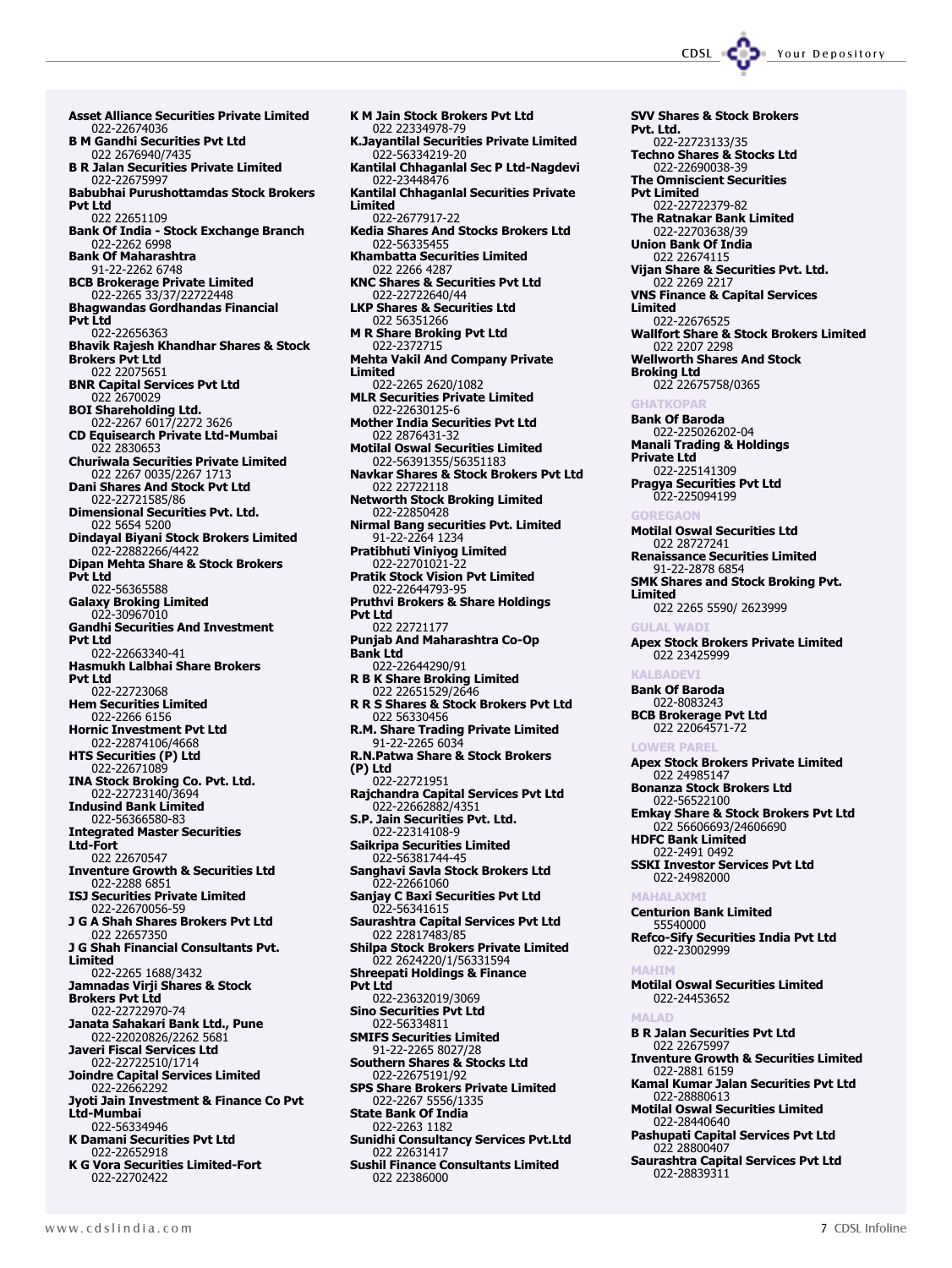**MASTID** Ajmera Associates 022-22084040 MATUNGA Grishma Securities Pvt Ltd 022 24012553 Saurashtra Capital Services Pvt Ltd 022-24140243 **MULUN** Apex Stock Brokers Private Limited 022-2561737 K G Vora Securities Ltd 022 25930789 Kantilal Chhaganlal Securities Pvt Ltd 022-25926040 Motilal Oswal Securities Ltd 022 25926040 **NARTMAN POI** Antique Stock Broking Limited 022-22040444 Asian Markets Securities Pvt. Limited 91-22-22808182 Balance Equity Broking (India) Pvt. Ltd. 022 56339516 Central Bank Of India 022-56361900/1919 CLSA India Limited 022 22841348 Dalal & Broacha Stock Broking Pvt. Ltd 022-22044805 DBS Capital Markets Pvt Ltd 022 22852580-81 Edelweiss Securities Pvt Ltd 022 22864400 Enam Securities Private Limited 022-55547500

S P Jain Securites Pvt. Ltd. 02974 220912/223268 AGRA Seema Securities Private Limited 0562-2150761/2151 **AHMEDARAD** Ajmera Associates Pvt. Ltd. 079-26578351 Bank of India 079-6561984 BCB Brokerage Pvt. Ltd. 079 6640022/33/44 Bonanza Stock Brokers Ltd. 079-8213901/02 Gandhi Securities and Investment Pvt. Ltd. 02764-22817 Innovate Securities Pvt. Ltd. 079-26560510/0611 Interface Brokerage and Research Limited 079-26462300 J G Shah Financial Consultants Pvt. Limited 079-30022601-04 Money Care Securities and Financial Services Ltd. 079 6561700 Navkar Share & Stock Brokers Pvt. Ltd. 079 6403629/49 Renaissance Securities Limited 079-216 7976 SDFC Securities Ltd. 079 6400140 **Shah Investor's Home Limited** 079 6405001-02

Keynote Capitals Limited 022 22025230 Maheshwari Equity Brokers Pvt. Limited 022-2204 2514 Manoj Javeri Stock Broking Pvt Ltd 022-56359861 Rashi Equisearch Private Limited 022 22044270 Renaissance Securities Limited 022-22800122/28 Sam Global Securities Ltd 022-56651450 Samurai Securities Pvt Ltd 022-56370947 SSJ Finance & Securities Pvt. Ltd. 022-22872642 **PARE** Kantilal Chhaganlal Securities Pvt Ltd 022-24122140 POWAI Asit C. Mehta Investment Intermediates Ltd. 022-28577898 **PRABHADEV** Oriental Bank Of Commerce 022-39409709 **EAY ROAD** Reliance Capital Limited 022 24631787 **SANTACRU** The Shamrao Vithal Co-Operative Bank Limited 022-56999802 Twin Earth Securities Pvt Ltd 022-26614822 Finance Monitor (India) Pvt Ltd 022-24076200

### CDSL DPs in Other Cities

Span Caplease Pvt. Ltd. 079-30002717 The Stock Exchange, Ahmedabad 079-630 7971/77 **AHMEDNAG** Nagar Urban Co-operative Bank Ltd. 0241-343 641/642 AKOLA Motilal Oswal Securities Limited 0724-430 795 The Akola Janata Commercial Coop. Bank Ltd. 0724 430012 The Akola Urban Cooperative Bank Ltd. 0724-2422077 **ALLAHARAD** Asit C. Mehta Investment Intermediates Ltd. 0532-460822 Sykes & Ray Equities (I) Ltd. 0532-2613046 ALWAR Apex Stock Brokers Private Limited 0144 333364 Hem Securities Ltd. 0144 703041/075 **AMRAI** S P Jain Securities Pvt. Ltd. 0171 2642936/3935 **ANAND** Edelweiss Securities Pvt. Ltd. 02692-2699283 Grishma Securities Private Limited 02697-244746

Mukesh Babu Securities Limited 022-24018218-9 Unique Stockbroker Pvt. Ltd. 022-56640044 TADDE Malti Securities Private Limited Motilal Oswal Securities Ltd. 022-2461 2481 VASHI Bank Of Baroda 022-770 9854 Inter-Connected Stock Exchange Of India Ltd 022 7812056/58/59 Motilal Oswal Securities Ltd 022 7661278 **VILE PARL** Anugrah Stock and Broking Pvt Ltd. 022-26170058 B D Shah Securities Limited 022-26101817 DJS Stock and Shares Limited 022-26185011 WALKESHWAR B R Jalan Securities Pvt Ltd 022 23613415/2553 Kamal Kumar Jalan Securities Pvt Ltd 022-22721245 **WORL** Brics Securities Limited 022-56360150 Kotak Securities 022 56617040 Prabhudas Lilladher Pvt Ltd 022-56322452

Navkar Share & Stockbrokers Pvt. Ltd. 02692 61888 BALOTRA S P Jain Securities Pvt. Ltd. 02988 223800/222475 **BANGALO** Bangalore Stock Exchange Limited 080-227 8314/8315 Bank of India 080-2280367 Omnesys Tradenet Pvt. Ltd. 080-26652744 **BARDO** Kisan Ratilal Choksey Shares & Securities Pvt. Ltd. 02622-220914/4914 BAREILLY Alankit Assignments Limited 0581-2551161/2 Globe Capital Market Limited 0581-2510014 Siddhi Shares Private Limited 0581 429344 BATHINDA K & A Securities Pvt. Ltd. 0164-253136 **BELGAU** Asit C Mehta Investment Intermediates Ltd. 0831-2466432 **BHARATPUR** Hem Securities Limited 05644 31106-07 Sam Global Securities Ltd. 05644-237361

**BU POAD**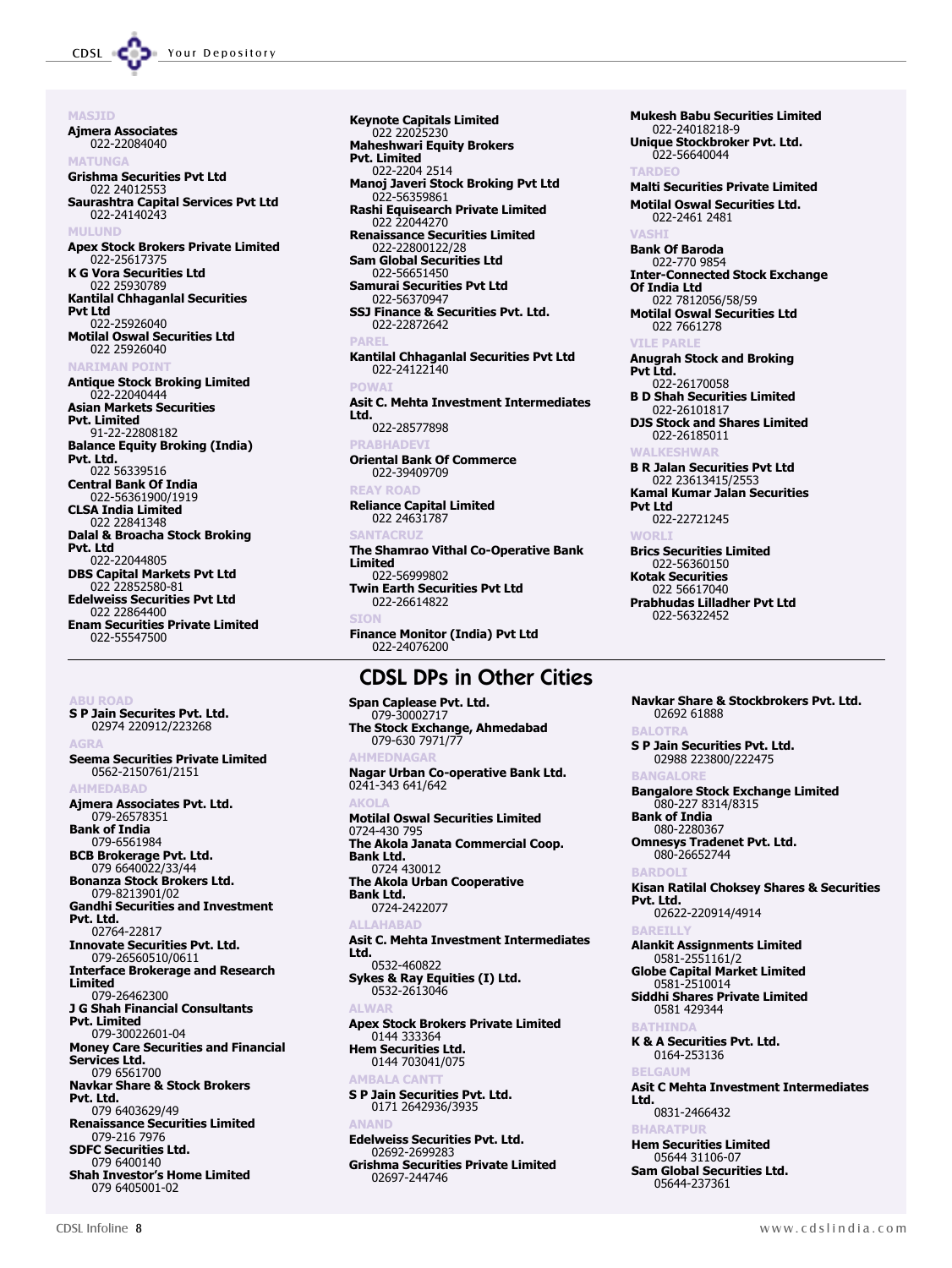CDSL CODE Your Depository

**BHARUCH** Gandhi Securities and Investments Pvt. Ltd. 0264-2262140 **BHAVNAGAR** Apex Stock Brokers Private Limited 0278-2421653/67 Inventure Growth & Securities Ltd. 0284-9309286/0284-98327381 BHIWANDI Renaissance Securities Limited 022 913 55200 **BHOPAL** Kalpataru Multiplier Limited 0755-2739822 S P Jain Securities Pvt. Ltd. 0755-5260000/2554922 **BHUBANESWAR** Sam Global Securities Ltd. 0674-575008/404 **BIKANE** Hem Securities Ltd. 0151-2544002 Suresh Rathi Securities Pvt. Limited 0151-520 297 BORSAD Navkar Share & Stock Brokers Pvt. Ltd. 02696 22600 **BULANDSHAHAR** Sam Global Securities Limited 05732 254967 **CHANDIGARI** K & A Securities Pvt. Ltd. 0172 704198/4298 Uttam Financial Services Ltd. 0172 301670 CHENNAI Anush Shares & Securities Private Limited 044-24616721 Apollo Sindhoori Capital Investments Limited 044-28294702 Aryan Share & Stock Brokers Limited 044-25324105 Bank of India 044-55777556 BCB Brokerage Pvt. Ltd. 044 6426323 Bright Shares and Stocks Pvt.. Ltd.. 044-4620028-29 DJS Stock and shares Limited 044-24345286/5250715 ITI Financial Services Limited 044-28255682 Kantilal Chhaganlal Securities Pvt. Ltd. 044-52113351-52 Madras Stock Exchange Limited 044-522 8951 Patco Investments & Consultancy Services (Private) Ltd. 044-25342700 Sugal & Damani Share and Stock Brokers Pvt. Ltd. 044-28587105 Unifi Wealth Management Limited 044-28331556 **CHITTORCARL** Shilpa Stock Brokers Pvt. Ltd. 01472 42278-79 CHUR Suresh Rathi Securities Pvt. Ltd. 01562 52339

#### **COIMBATORE**

DJS Stock and Shares Limited 0422-211487 Interconnected Stock Exchange Ltd. 0422-2315100 CUTTACK Gandhi Securities & Investment Pvt. Ltd. 0671-619036 DAHOD ISJ Securities Pvt. Ltd. 0267-3221478 **DEHRADU** Anand Rathi Securities Pvt. Ltd. Globe Capital Market Ltd. 0135 2653803/2626117 Motilal Oswal Securities Limited 0135-2710238/49 Uttam Financial Services Ltd. 0135 621442 **DHANRA** Sam Global Securities Ltd. 0326 2461028 **DHARM** Apex Stock Brokers Pvt. Ltd. 02697-244746 DHORAJI B M Gandhi Securities Pvt. Ltd. 2824 30/31 DHULE Motilal Oswal Securities Limited 02562-41781 Sykes & Ray Equities (I) Ltd. 0256 233968 GAYA Uttam Financial Services Ltd. 0631 435868/42903 GUNA Churiwala Securities Pvt. Ltd. 07542 56078 **GUWAHAT** Hem Securities Ltd. 0361-2519054-56 ISJ Securities Pvt. Ltd. 0361 2636747/937 State Bank of India 0361 2663348/540348 GWALIOR Hem Securities Ltd. 0751 436464/565 Renaissance Securities Limited 0751-431 950 **HALDWA** Sam Global Securities Ltd. 05946-25328 HANUMANGARH Suresh Rathi Securities Pvt. Ltd. 01552-224738 HARDWAR Motilal Oswal Securities Ltd. 0133 450930 **HTNDAU** Hem Securities Limited 30632, 31352 HISSAR Sam Global Securities Ltd. 01662-39045/37745 SMK Shares and Stock Broking Pvt. Limited 01662-31084 T R Capital Limited 01662-231049

**HOSPET** Motilal Oswal Securities Ltd. 08934-27718 HUBLI Gupta Equities Pvt. Ltd. 0836 269948 **HYDERARAD** Balaji Equities Limited 040-55361257-59 BNR Capital Services Pvt. Ltd. 040 4755239 CIL Securities Limited 040-320 3155 Inani Securities Limited 040-23201279 Karvy Stock Broking Limited 040-332 5518 PCS Securities Limited 040-24606517 Saaketa Consultants Limited 040-27568107 The Hyderabad Stock Exchange Ltd. 040-55510814 Zen Securities Limited 040-23415584/85 ICHALKRANJI Renaissance Securities Limited 0230-421 934 INDORE Anand Rathi Securities Pvt. Ltd. 0731 565975 K M Jain Stock Brokers Pvt. Ltd. 0731 529104 MPSE Securities Limited 0731 432842-48 Sanjay C Baxi Securities Pvt. Ltd. 0731-2560751 State Bank of India 0731-702 736 State Bank of Indore 0731-548 318 **JARALPI** Apex Stock Brokers Private Limited 0761 2315646 **JATDUR** Alankit Assignments Ltd. 0141-2374531-34 Anand Rathi Securities Pvt. Ltd. 0141 370352 Hem Securities Limited 0141-378 608 Indus Portfolio Pvt. Ltd. 0141-400630 JSEL Securities Limited 0141-2729134/009 Mantri Share Brokers Pvt. Ltd. 0141-5108034-36 Prabhat Financial Services Limited 0141-5102460 Renaissance Securities Ltd. 0141 5105717 The Bank of Rajasthan 0141-2370556/369445 JALGAON Asit C Mehta Inv. Intermediates Ltd. 0257-226743 Sushil Finance Consultants Ltd. 0257-228099 JAM KHAMBHALIYA Bhavik Rajesh Khandhar Shares & Stock Brokers Ltd. 02833-237091 **JAMNAGAR** B R K Shares & Stock Brokers Pvt. Ltd. 0288-2592710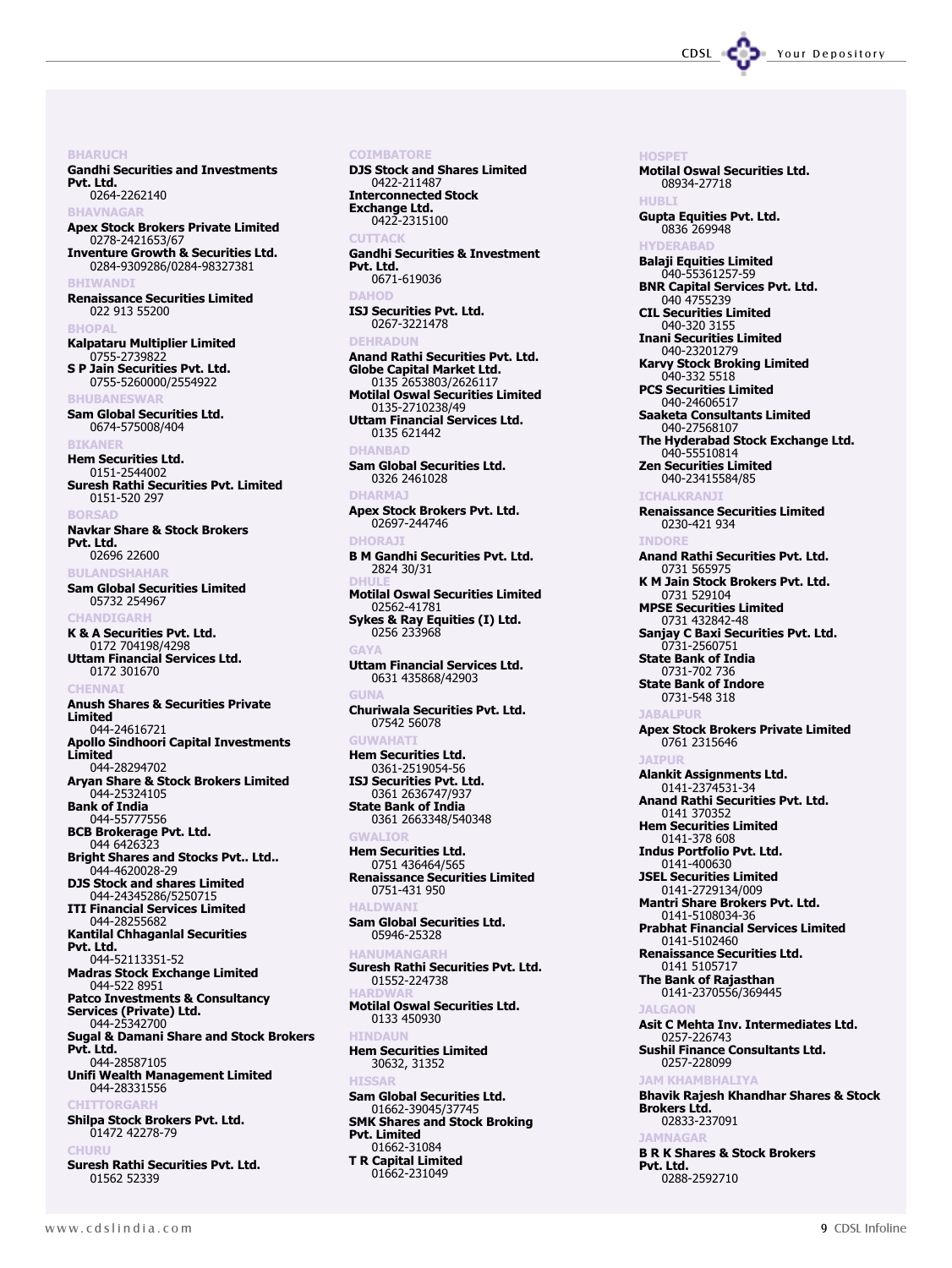INA Stock Broking Co. Pvt. Ltd. 0288-2555949 Kisan Ratilal Choksey Shares & Sec. Pvt. Ltd. 0288-2661246-48 Motilal Oswal Securities Limited 0288-661 246/248 SVV Shares & Stock Brokers Pvt. Ltd. 0288 550821 JHUNJHUNU Suresh Rathi Securities Pvt. Limited 01592-232355 **JODHPUR** Motilal Oswal Securities Limited 0291-441382/383 Renaissance Securities Limited 0291-628619/719/612374 Suresh Rathi Securities Pvt. Ltd. 0291-636171 **JUNACA** B M Gandhi Securities Pvt. Ltd. 0285 2655447 Emkay Share & Stock Brokers Pvt. Ltd. 0285-2627889/9489 KANPUR Allahabad Bank 0512-2331217 Prabhat Financial Services Ltd. 0512-2541828 Siddhi Shares Private Limited 0512 305203 Siddhi Shares Pvt. Ltd. 0512-2357258 State Bank of India 0512 303123/874 **KHAMBH** Apex Stock Brokers Private Limited 02698 24401-02 Navkar Share & Stock Brokers Pvt. Ltd. 02698 20565 KOCHI Cochin Stock Brokers Limited 0484 401898/3913 Select Stock Brokers Limited 0484-2371550 KULHVDIII Motilal Oswal Securities Ltd. 0231 660713 Renaissance Securities Limited 0231 660713 KOLKATA Accord Capital Markets Limited 033-476 2125/5404 Ashika Stock Broking Limited 033-22891551-54 Bank of Baroda, Ballygunge 033-24409585 Bank of India 033 22485703/1973 Bhartia Stock Broking Private Limited 033-22487124 CD Equisearch Private Limited 033 2805601-02 Dalmia Securities Limited 033-2806544-49 Dimensional Securities Pvt. Ltd. 033 2207948 DJS Stock & Shares Limited 033-2206269 Dynamic Equities Pvt. Ltd. 033 4742158-62 East India Securities Limited 033-334 5527/5689 G M Bosu & CO Pvt. Ltd. 033 4662822

Insight Share Brokers Pvt. Ltd. 033-23588342 Inter-Connected Stock Exchange of India Ltd. 033-22213392 Lohia Securities Limited 033-210 8722 M Prasad & CO. Ltd. 033 4792700-01 Parwati Capital Market Pvt. Ltd. 033-22212717 R M Share Trading Pvt. Ltd. 033 2103860 Sam Global Securities Limited 033-221 1096 SKP Securities Limited 033-2828719/8793 Vedika Securities Pvt. Ltd. 033 2231245 **KOTA** Hem Securities Ltd. 0744 2451026 Suresh Rathi Securities Pvt. Limited 0744-361 155 LUCKNOW Allahabad Bank 0522-2288559 Anand Rathi Securities Pvt. Ltd. 0522 282303 Asit C Mehta Investment Intermediates Ltd. 0522-2259284/087 Fair Intermediate Investment Pvt. Ltd. 0522-2200141 Mani Stock Brokers Limited 0522-2635244 Motilal Oswal Securities Limited 0522-2204471-74 Seeta Portfolio Management Pvt. Ltd. 0522-2321196/4224 Sykes & Ray Equities (I) Limited 0522 331196 LUDHIANA K & A Securities Pvt. Ltd. 0161-2406111 LSE Securities Limited 0161-2772316 State Bank of India 0161-449 080 **MADURA** DJS Stock & Shares Ltd. 0452-2335776 MANDI GOBINDGARH S P Jain Securities Pvt. Ltd. 01765-257721 **MANDSAII** ISJ Securites Pvt. Ltd. 07422-243051 **MANCALORE** Arcadia Share & Stock Brokers Pvt. Ltd. 0824-2429614 ISJ Securities Pvt. Ltd. 0824 429614 Sykes & Ray Equities (India) Ltd. 0824-5252526 The Karnataka Bank Limited 0824-2228323/25 MEERUT BCB Brokerage Pvt. Ltd. 0121 660001/24 Sam Global Securities Limited 0121-663644 Sam Global Securities Ltd. 0121-2642127

**MITHAPUR** Bhavik Rajesh Khandhar Shares & Stock Brokers Pvt. Ltd. 02892 222586/26934 **MORADABAD** Uttam Financial Services Limited 0591-2317427 **MUZAFFARPUR** B R Jalan Securities Private Limited 0621-266839 **NADIAL** Gupta Equities Pvt. Ltd. 0268-2569953 Kisan Ratilal Choksey Shares & Sec. Pvt. Ltd. 0268-29020/24/26 **NAGPUL** Anand Rathi Securities Pvt. Ltd. 0712-814721-25 Kantilal Chhganlal Securities Pvt. Ltd. 0712 5659035 Prabhat Financial Services Limited 0712-3957475 Renaissance Securities Limited 0712 241062 NAMAKKAL DJS Stock And Shares Limited 04286-231944 **NANDURA** Motilal Oswal Securities Ltd. 2564 50/57 **NACT** Asit C. Mehta investment Intermediates Ltd. 0253 454174-75 Kantilal Chhaganlal Securities Pvt. Ltd. 0253 572196 Motilal Oswal Securities Limited 0253-579201 NEW DELHI Abhipra Capital Limited 011-52390909 Alankit Assignments Limited 011-23610220-24 B R Jalan Securities Private Limited 011-26514050 B R Jalan Securities Pvt. Ltd. 011 3241992 Bank Of India 011 3721843-44 BLB Limited 011-30968120 Bonanza Stock Brokers Ltd. 011-23242022 Chugh Securities Pvt. Ltd. 011-51881027 CNB Finwiz Limited 011-23290015 Crimson Financial Services Ltd. 011-30969890 D B (International) Stock Brokers Ltd. 011-23353795-97 DSE Financial Services Ltd. 011-23292173 Exponential Financial Services Pvt. Ltd. 011-27477302-305 Express Securities Pvt. Ltd. 011 3326940 Fortis Securities Limited 011 55562200 Globe Capital Market Limited 011 3720887/89/91 22540897/99 22026819/20 IKM Investor Services Ltd. 011 25881801 Indiabulls Securities Limited 011 51778000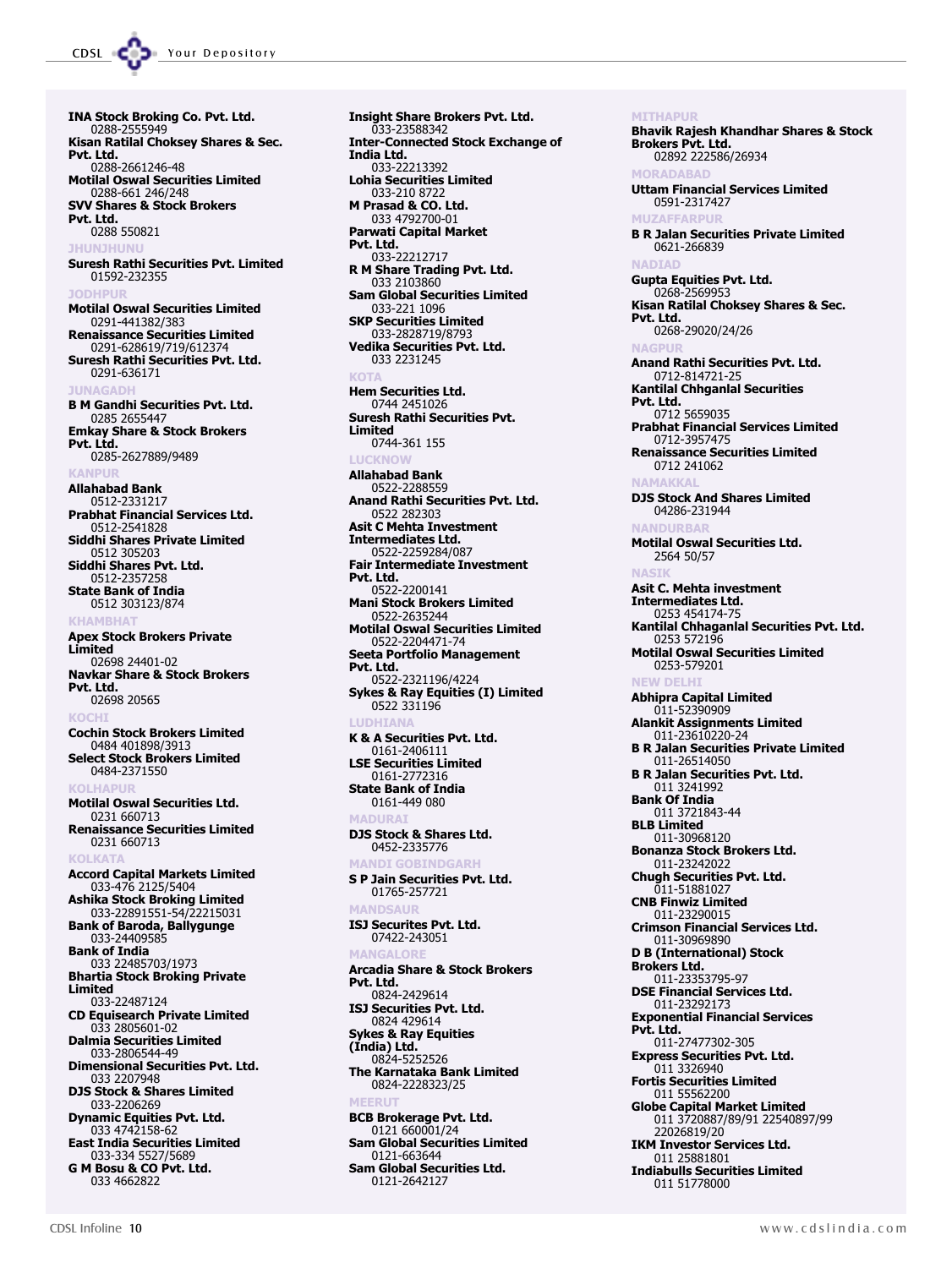Indus Portfolio Private Limited 011 5457390 Integrated Master Securities Limited 011-3322136/2143 Inter Connected Stock Exchange Of India Ltd. 011-27864150 Jyoti Jain Investment & Finance Co. Pvt. Ltd. 011 24656819-20 K & A Securities Pvt. Ltd. 011-51603333 Master Capital Services Ltd. 011 3738633 Moongipa Investments Limited 011-27482501-2506 MSB Securities (P) Limited 011-51511770/71 OPG Securities Pvt. Limited 011-23277472 R N Patwa Shares & Stock Brokers (P) Ltd. 011 7420944 Sam Global Securities Limited 011 3270790/6190/7228354/ 25168377/27404252/55271510 Som Datt Securities Ltd. 011 2644 0896 Suresh Rathi Securities Pvt. Limited 011-328 1192 The J & K Bank Limited 011 3737940-41 Uttam Financial Services Limited 011-23311853 Value Capital Services Ltd. 011-22044092 Vogue Commercial Co. Ltd.. 011-23359440 Wegmans Financial Services Pvt. Ltd.  $-011 - 26476211$ Zuari Investments Limited 011 6413319/3376 **NIZAMARAD** Saurashtra Capital Services Pvt. Ltd. 08462-229216 **NOTD** Value Capital Services Limited 0120-3052771 **PANJ** Arcadia Share & Stock Brokers Pvt. Ltd. 0832-2221753 ISJ Securities Pvt. Ltd. 0832 231130 PATNA Magadh Stock Exchange **Association** 0612-2222852 Motilal Oswal Securities Ltd. 0612 201625/26/22 **PIPARAY** BCB Brokerage Pvt. Ltd. 07576 23232 **PRODDATUR** Renaissance Securities Limited 08564-43494 **PUNE** Bank Of Baroda

020 5421255/36997 Grishma Securities Pvt. Ltd. 020 4019494/516 Prabodh Artha Wardhini Pvt. Ltd. 9520-24481501

PSE Securities Limited 24432761 The Cosmos Cooperative Bank Limited 020 4456591 **RATPUL** 

Kantilal Chhaganlal Securities Pvt. Ltd. 0771 5059071 Wallfort Share & Stock Brokers Ltd. 0771 535642 RAJKOT Ajay Natavarlal Securities Pvt. Limited 0281-229763/229782 Marwadi Shares And Finance Pvt. Ltd. 0281-2481313 Rajkot Nagarik Sahkari Bank Limited 0281-2462717-19/2223927 SKSE Securities Limited 0281-442 145 RANCHI Motilal Oswal Securities Ltd. 0651 307350 *<u>RANIGAN</u>* B R Jalan Securities Private Ltd. 0341-441568/69 ROURKELA Motilal Oswal Securities Ltd. 0661 4640943/3493 **SANGAMNE** Apex Stock Brokers Private Limited 02425 25451 **SANG** Mangal Keshav Securities Ltd. 0233-2671956 **SECUNDERARAD** Khambatta Securities Limited 040-27897334 Sripad Securities Limited 040-27707659 SHAHD Kamal Kumar Jalan Securties Pvt. Ltd. 07652-248808 **SHAMI** Sam Global Securities Ltd. 01398-252032/522 **STI TGURI** Sykes & Ray Equities (India) Ltd. 0353-2530585/91 SIROHI Rennaisance Securities Ltd. 02972 224314 SIRSA Sam Global Securities Limtied 01666-234345 **SRIGANGANAGAR** Sam Global Securities Ltd. 422093/433001-02 SURAT BCB Brokerage Pvt. Ltd. 0261-2410530 Kamal Kumar Jalan Securities Pvt. Ltd. 0261-2323193 Kisan Ratilal Choksey Shares & Securities Pvt. Ltd. 0261-2594000/7410007 Motilal Oswal Securities Limited 0261-419813

0261 655670 THANE Kantilal Chhaganlal Securities Pvt. Ltd. 022 25430445 THIRUVANANTHAPURAM Capstocks And Securities (India) Pvt. Ltd. 0471 2476632 **THDTCCLU** The South Indian Bank Limited 0487 440388 TINSUKIA Renaissance Securities Limited 334622 TIRUNELVELI Inter-Connected Stock Exch. of India Ltd. 0462-2333383 UDAIPUR Emkay Share & Stock Brokers Pvt. Ltd. 0294 415405 ISJ Securities Private Limited 0294-2423611/612/2525120 Renaissance Securities Limited 0294-5100844 Sanjay C Baxi Securities Pvt. Ltd. 0294-2422162 Shilpa Stock Broker Pvt. Ltd. 0294 425816 Shilpa Stock Brokers Pvt. Ltd. 0294-2424866 Suresh Rathi Securities Pvt. Ltd. 0294 413088 UDUPI Arcadia Share & Stock Brokers Pvt. Ltd. 0820-5293913 ISJ Securities Pvt. Ltd. 08252 34295 **VADODAR** Bank Of Baroda 0265-2225417 Market Creators Limited 0265-2354075 SDFC Securities Limited 0265-2362940 VSE Clearing House 0265-361 534/474 VAPI Mangal Keshav Securities Ltd. 0260-2423863 VARANASI Allahabad Bank 0542-2504281 Sykes & Rays Equities  $(I)$  Ltd. 0542 356569 VIJAYWADA BNR Capital Services Ltd. 0866-5598800/566271 BNR Capital Services Pvt. Ltd. 0866-2566269/577005 VISAKHAPATNAM Steel City Securities Limited 0891-549675-80

CDSL CODE Your Depository

S P Jain Securities Pvt. Ltd. 0261 2364151

Suresh Rathi Securities Pvt. Ltd.